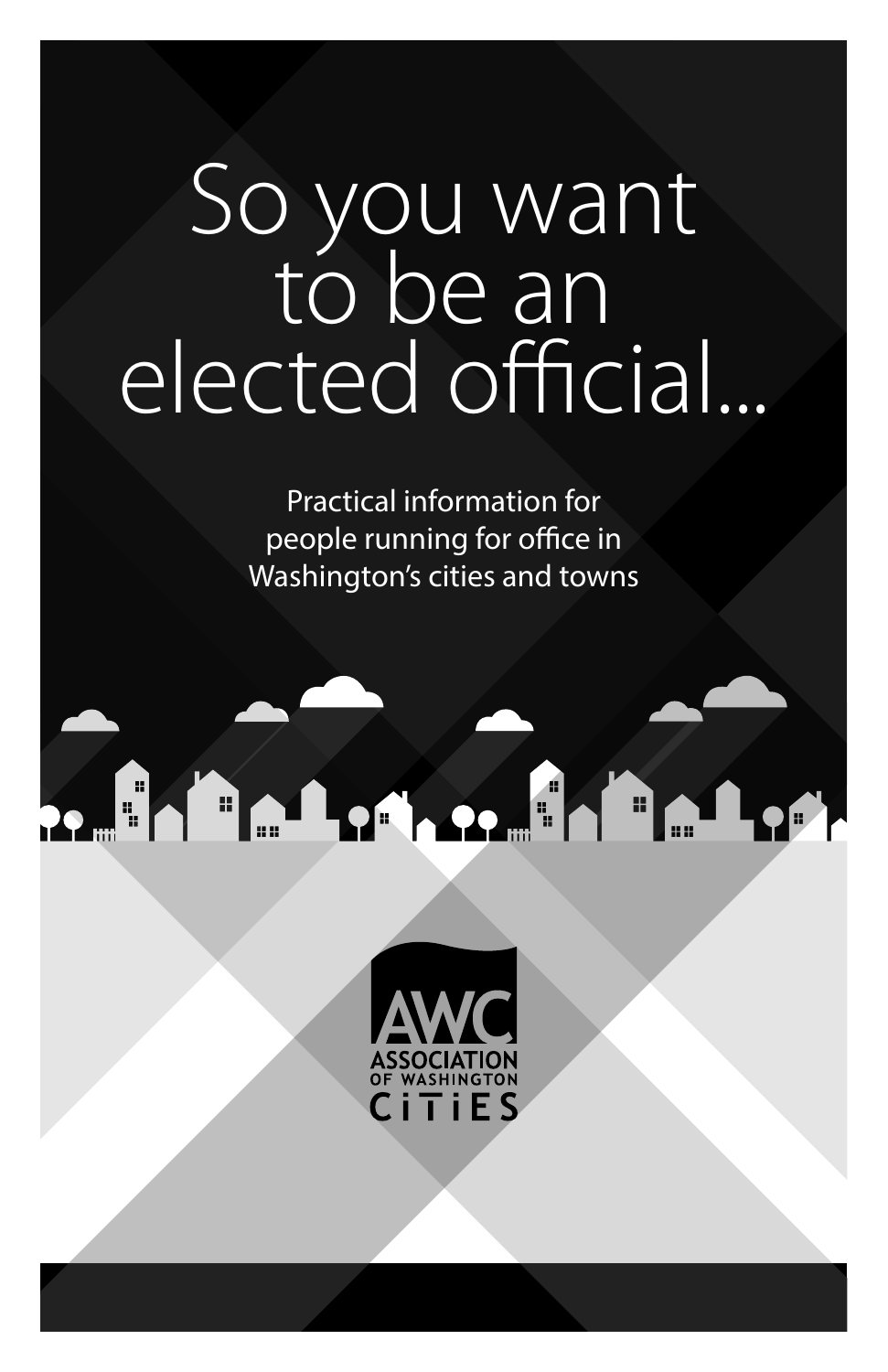#### **Why are you running for election to a local office?**

This is a question that every candidate will be asked – and a question that every candidate must think carefully to answer.

Most often, people run for office because they are deeply committed to their city or town and want to influence the community's direction. At times, people run because they are passionate about a single issue or problem. A single controversy – such as a land use or zoning decision – could dominate an entire election campaign.

But once the election is over, things change. Candidates who have won an election based on their position on a single issue soon discover that they are responsible for a much broader array of challenges. The platform they ran on may not even be on the council's agenda. Getting it placed there will only be possible if they are willing and able to work cooperatively with other members of the council, many of whom will have their own issues to champion.

To be effective, elected officials must work as part of a team to establish a shared vision for the future, develop plans that make that future possible, and work with their colleagues and constituents to enact the local policies and laws that will ultimately lead to accomplishment.

Holding a public office is an act of service to the public – that is, service to all the residents of a city or town, not just those who share your views or those who voted for you. It is a challenge that requires every office holder to rise above the fray, to reach beyond comfort zones, and to work with others with whom they may have significant differences.

Rising to that challenge is what makes democracy work. It's what makes shaping our shared future possible. It's what others have done before us. And it's what has made our cities and towns places we can be proud of.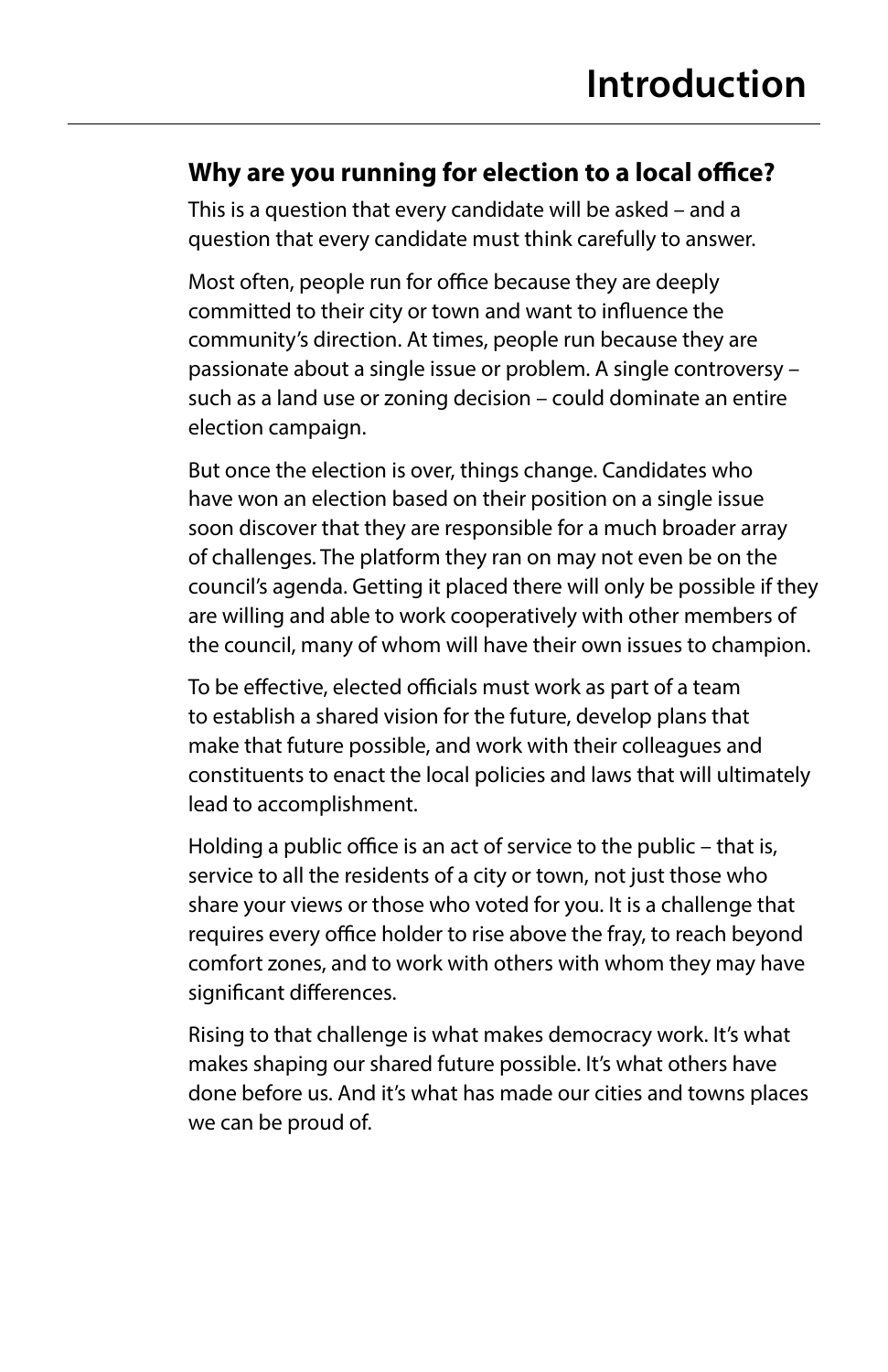Getting elected as a councilmember or mayor brings a special status. It also comes with a special obligation to look beyond yourself and cultivate the qualities of collaboration, teamwork, and civility.

Elected officials set the tone for the civic life of their community. When elected officials demonstrate how to differ with one another respectfully, find principled compromises, and focus on the common good, community members often will too. When elected officials get mired in blame, recrimination, or division, civic progress can grind to a halt, and the city's sense of common purpose can fracture.

To govern well, elected leaders must help each other and the public stay focused on the future and on the common good. That can be an uphill struggle when the passions of the moment lead to demands for instant solutions, or when there is a deep division over a single issue that threatens to push longer-term problems aside. There will always be occasions when elected officials differ among themselves. But the mark of leadership is the ability to handle those differences in ways that move the agenda forward, build trust, and create a civic culture of mutual respect that makes progress possible.

When elected officials get mired in blame, recrimination, or division, civic progress can grind to a halt.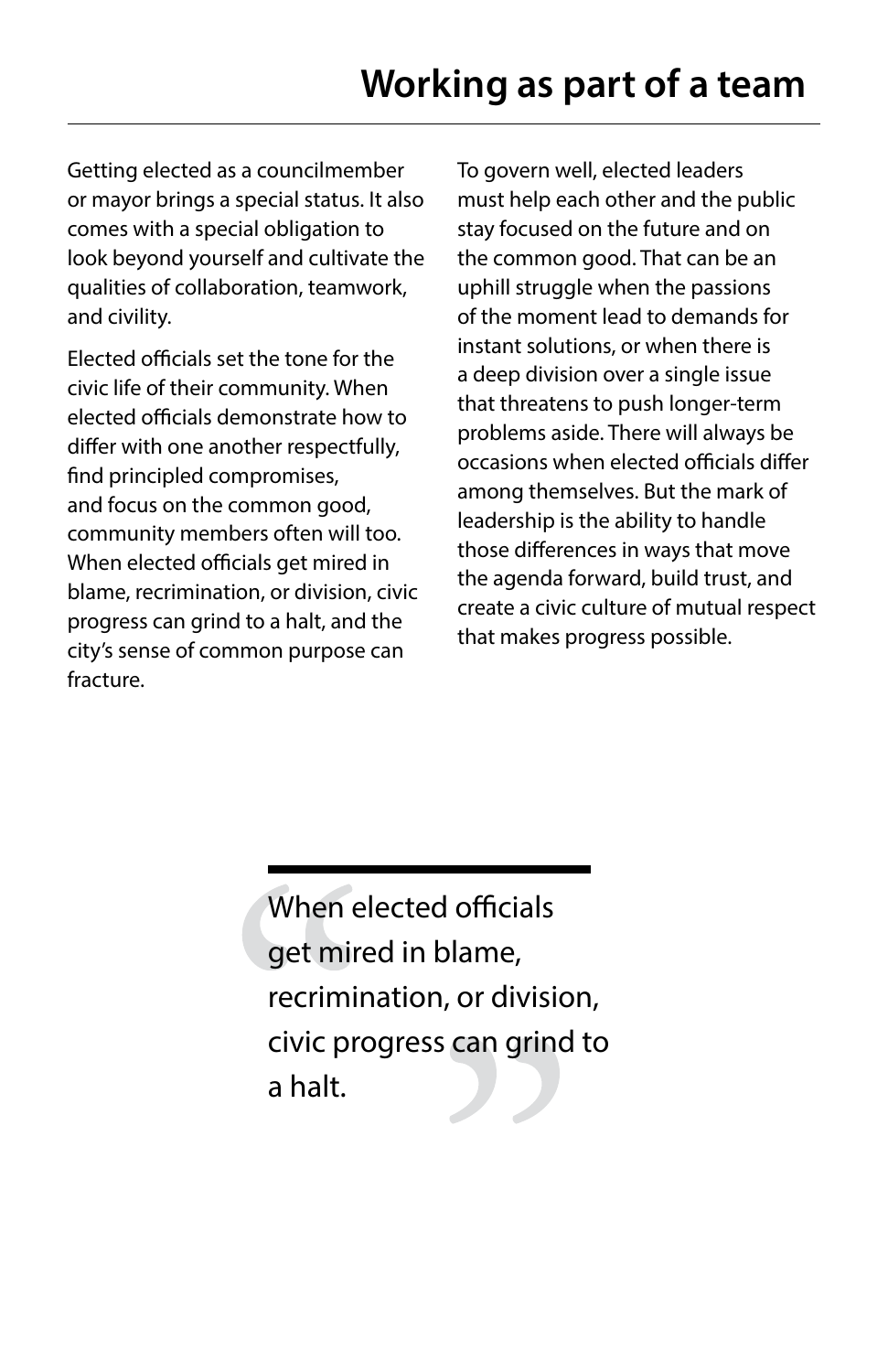Cities provide services that are vital to community health, safety, and economic activity. While specific city-provided services may vary, most cities provide public safety, land use and planning, parks, and public works such as street maintenance and construction, water, sewer, and/or stormwater management. Understanding the role of elected officials is critical to ensure proper planning, oversight, and delivery.

# **Policy-making vs. administration**

Councils are legislative bodies – that is, they are elected to make major policy decisions and pass budgets. So the basic job of councilmembers is to find the balance among themselves that represents the best interests of the majority of residents, while respecting the rights of all.

Councilmembers make policies, but mayors (in mayor-council cities) and city managers (in council-manager cities) are responsible for their implementation and administration. Learning the difference between these two key functions – policymaking and administration – and respecting the boundaries between them is critical to a well-run government.

The separation of powers between legislative and administrative functions serves not only as a check on the exercise of authority between the two branches of local government, but also as a way to promote their efficient day-to-day operation and staff direction.

# **Understanding your city's form of government and classification**

Different cities have different forms of government. The most common form of government is the mayor-council form. This form consists of an elected mayor (elected at-large) who serves as the city's chief executive officer and a council (elected either at-large or from districts) that is responsible for formulating and adopting policies. In mayor-council cities, a professional administrator may assist the mayor with day-to-day operations.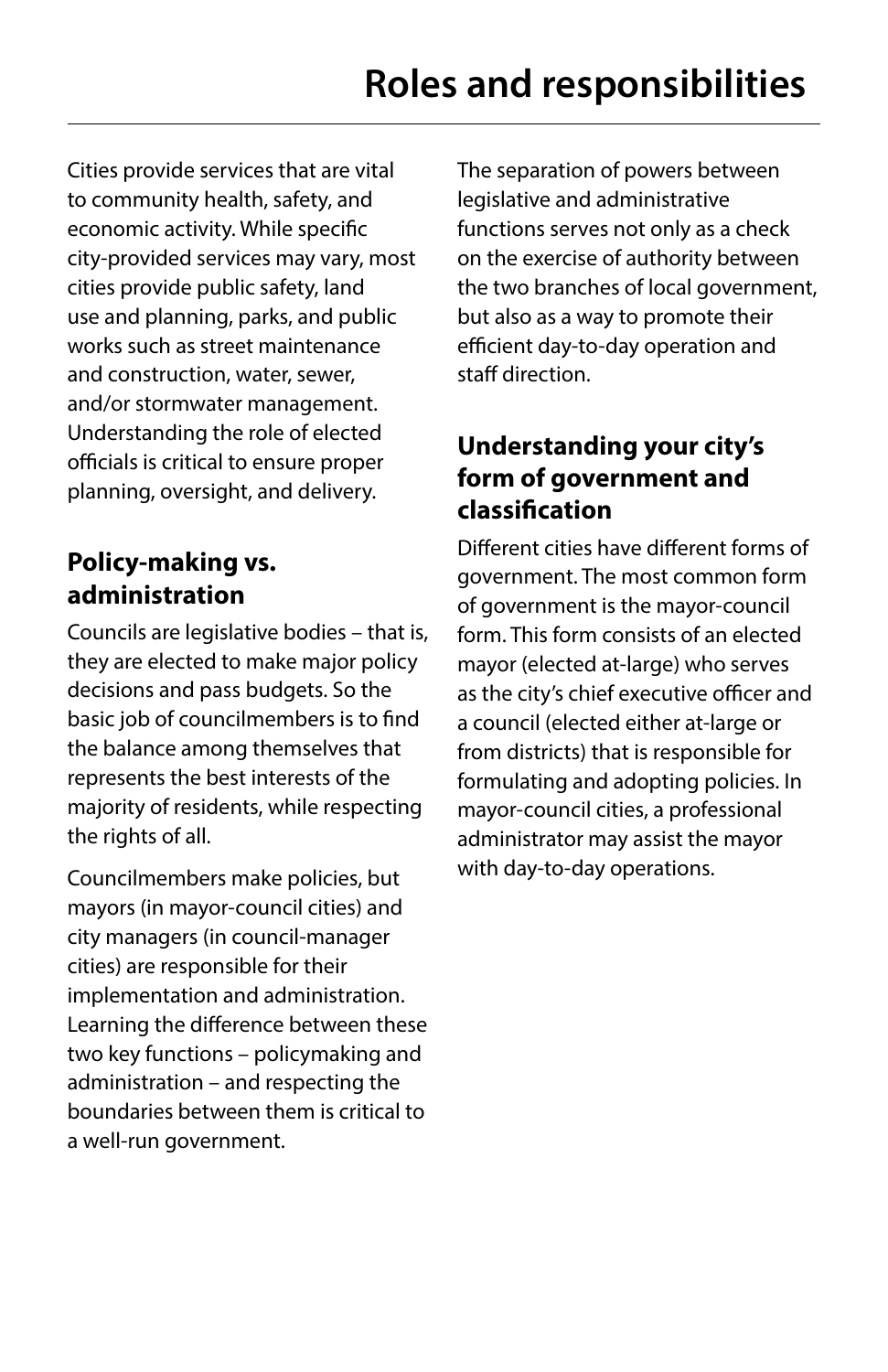The second most common form of city government is the council-manager form. The council-manager form consists of an elected council, which is responsible for policymaking, and a professional city manager (appointed by the council) who is responsible for administration. The city manager is accountable to the council and is responsible for implementing the council's policies. Although mayors in council-manager cities have no administrative or executive duties, they do serve as the chair of the council and often play a prominent political leadership role.

There is one city, Shelton, which has the commission form of government.

It is also important to know your city's classification – first class city, second class city, town, or code city. Many state laws differ depending upon the classification, such as the specific powers and responsibilities of a mayor.

First class and code cities have broad home rule powers granted in both the state constitution and statute. Cities may determine their structure and regulate under their police powers, as long as they do not conflict with the state constitution or laws. In Washington, more than 200 code and first class cities have broad home rule powers and have been granted all powers available to other classes of cities.

### **The third branch**

Cities can choose to run their own municipal courts or contract with the county or another city to provide court services. Approximately one-third of cities run their own courts with elected or appointed judges. Full-time judges are elected. Part-time judges are either appointed by the mayor (mayorcouncil cities) or the manager (councilmanager cities), and may be subject to council confirmation. Although the city council may determine the court's budget, the judge is responsible for running the court, including supervising court staff, and is not subject to council or executive oversight.

### **Working with other jurisdictions**

City elected officials' jobs don't stop at the city limits. The city's streets must connect with county roads and state highways. Similarly, cities must work with other jurisdictions and many levels of government to achieve collective goals. In some cases, this can involve complex, technical inter-jurisdictional agreements for services such as public safety, sewage treatment, or other utilities.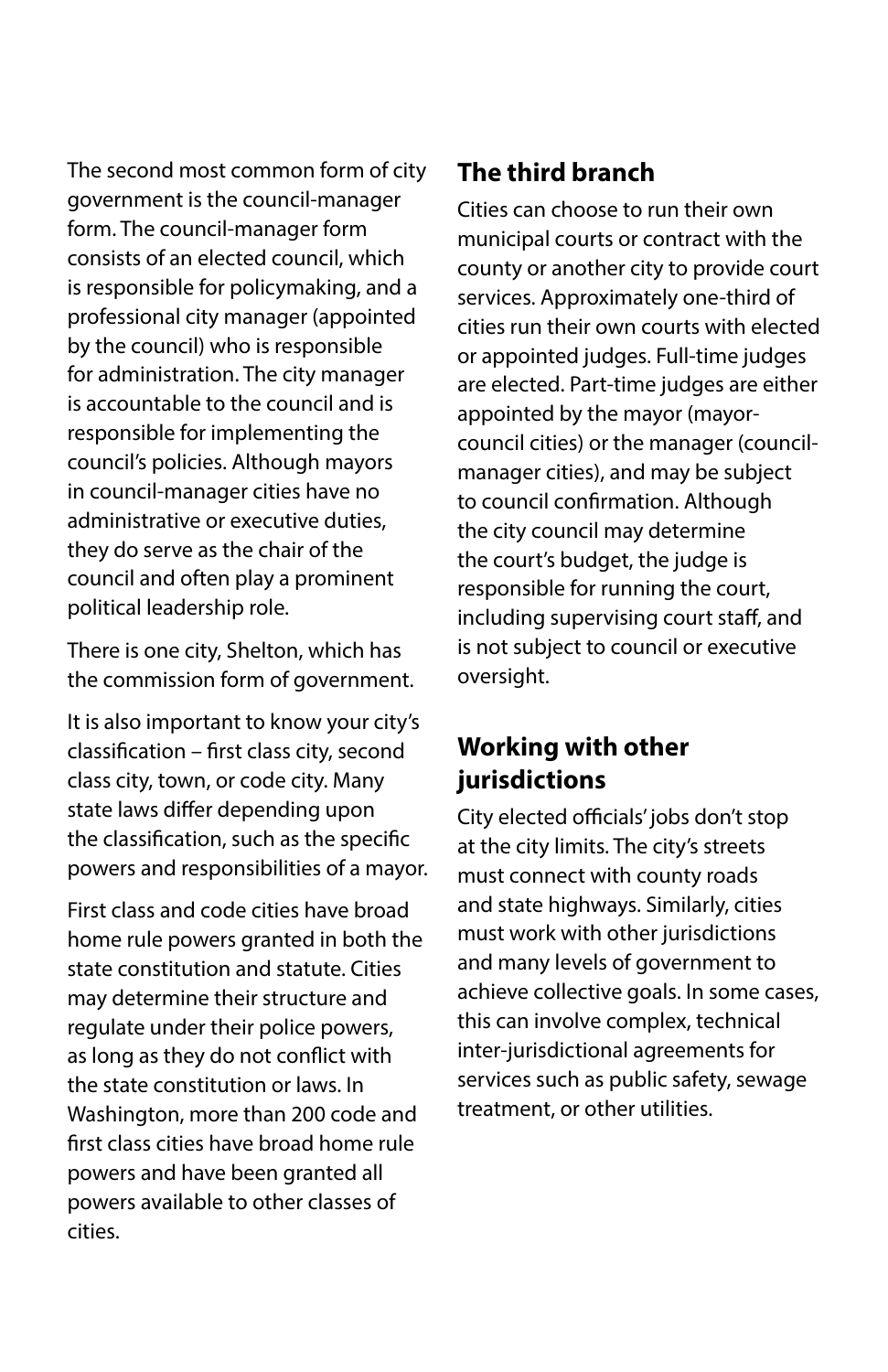Cities must abide by state and federal regulations, and can benefit from state and federal funding programs. There may also be special purpose districts for fire protection, ports, sewer and water, cemeteries, libraries, and a host of other specific functions that interact with city government. Residents have the right to expect that these relationships are well-managed, efficient, and collaborative, and it's up to elected officials to make this happen.

### **Celebrating community achievements and promoting civic pride**

City elected officials also serve as champions for civic achievement. By appearing at ribbon-cutting ceremonies, participating in charity events, and attending celebrations of student achievement, elected officials bring recognition and attention to the values of civic engagement and individual accomplishment. This might not be in the official version of the elected leader's job description, but it is an important part of how elected leaders can bring out the best in their communities and strengthen the traditions that build civic pride.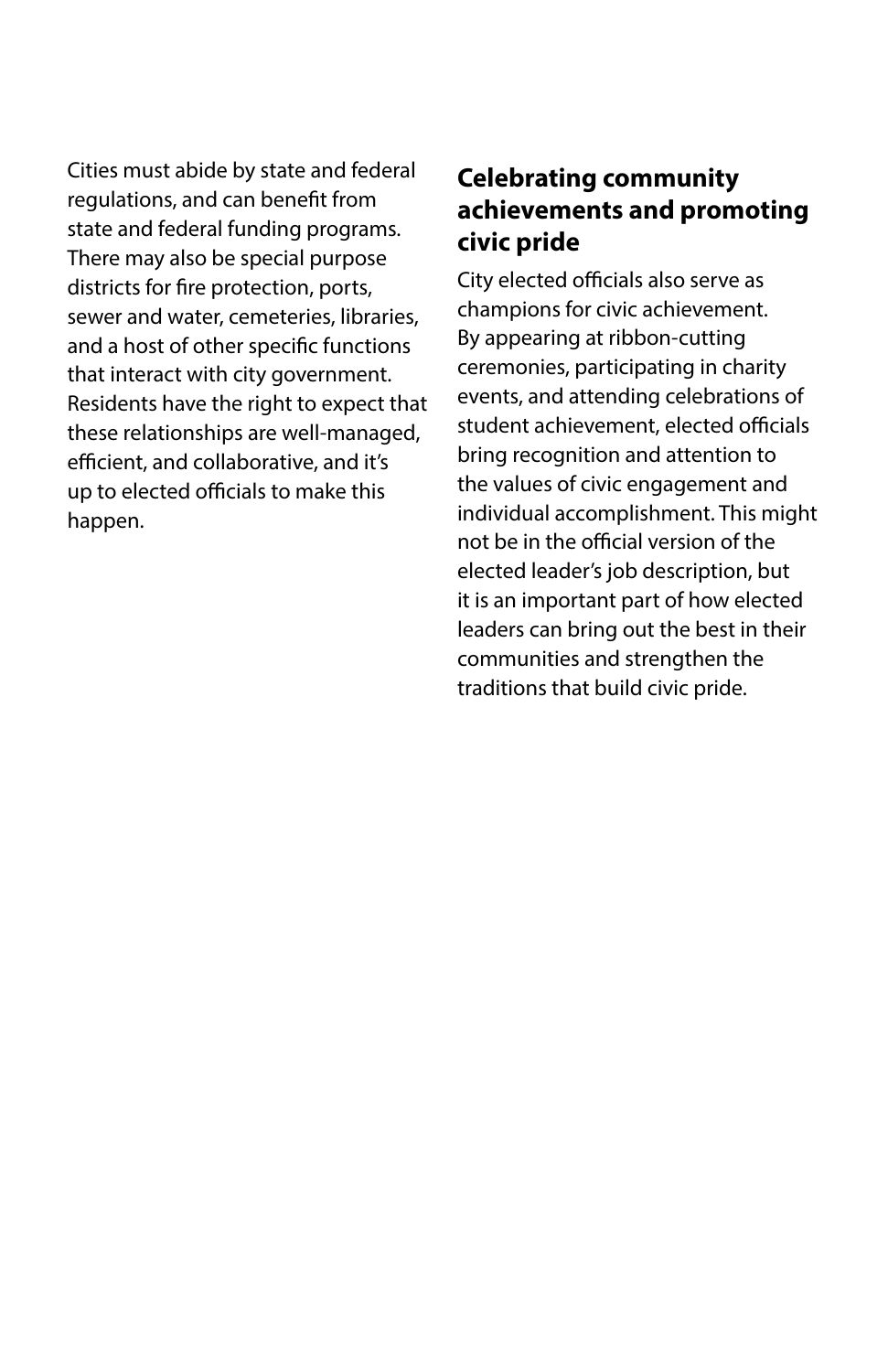# **Ethics**

You may think of yourself as an ethical and law-abiding person, but that may not be enough to keep you on the right side of the law once you are elected. There are specific laws and high ethical standards of conduct for elected officials, and becoming thoroughly informed about them is important.

Even officials from the smallest cities and towns must abide by strict laws regarding ethics in government. These laws aim to prevent favoritism, and ensure that elected officials are truly serving the public rather than reaping personal benefits from their positions.

State laws that city elected officials must abide by include:

**No special privileges** – Elected officials must pay the same fees for permits or services as any other citizen. They cannot receive or give any special privileges, discounts or exemptions, or use any city resources for private purposes. For example, this means that a city official cannot borrow a city pickup truck for the weekend, or arrange for it to be used by a friend or relative.

#### **No gifts or rewards from private**

**sources** – Elected officials may not receive gifts that are in any way connected to their public service. For instance, if a councilmember votes for a specific project and a constituent sends a thank you gift of tickets to a concert or game, the tickets must be returned.

**No disclosure of confidential information** – Elected officials may not disclose confidential information, or use it for personal gain. This means that you may not accept a job or engage in a business that might require you to disclose confidential information you gained from your city position.

**No conflicts of interest** – Elected officials may not have any financial interest in any public contracts made through their office with the city they serve. This includes contracts for employment, sales, leases, and purchases. (There are limited exceptions to this rule in small cities with a population under 10,000.)

In addition, elected officials may not vote on any matter that would have a personal direct financial impact on them. This prohibition does not include matters that have a general impact, such as taxes or utility rates.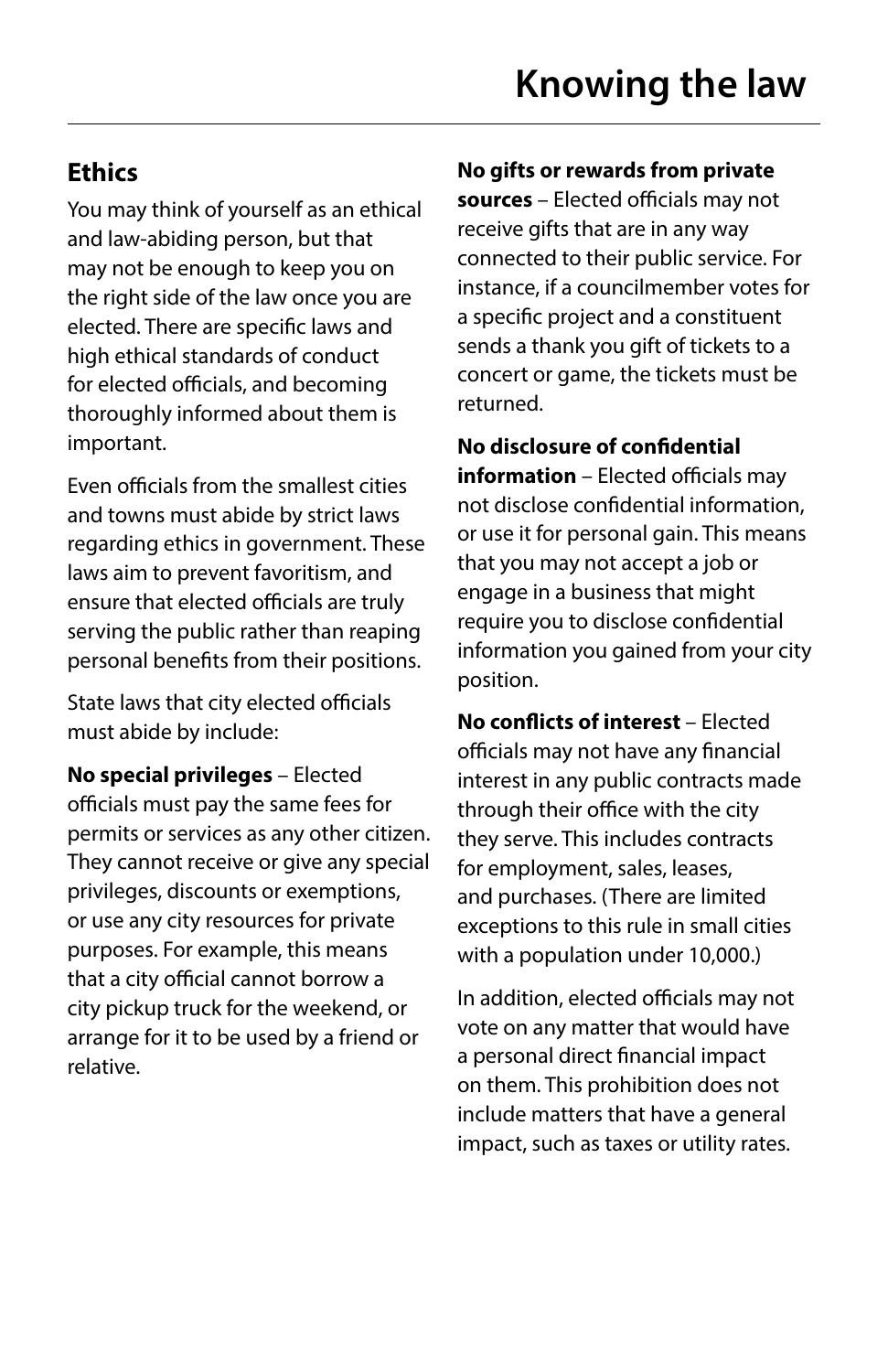Conflicts of interest can also include "remote" interests – interests that would not personally benefit you, but might benefit people or organizations with whom you have a special relationship. For instance, if you are on the governing board of a nonprofit organization, and it is seeking a contract with the city, you must disclose your interest, and you may not vote on that contract or attempt to influence the votes of others.

# **Open public meetings**

The Open Public Meetings Act (OPMA) requires that all council meetings (and meetings of planning commissions, library boards, and other public bodies) be open to the public, except under special circumstances, such as discussing a lawsuit, a confidential personnel issue, or a real estate transaction.

This also means that elected officials cannot meet informally and hold decisions out of the public eye. Whenever a quorum of the council is present, city business cannot be the topic of discussion unless the public has been notified and the meeting is open to them.

If this Act is violated, there may be personal penalties for the elected officials involved. In addition, any final action that is taken in a meeting which did not comply with the Open Public Meetings Act is null and void.

#### **Public access to records**

The Public Records Act (PRA) gives community members full access to a wide range of information about how government does business. Most information relating to the conduct of government that is prepared, owned, used, or retained by a city is presumed to be a public record that must be made available to the public for inspection and copying. This includes papers, photos, maps, videos and electronic records (such as email, text messages, and social networking sites). It also includes reports that are prepared for government by hired contractors.

All cities must make these records available for community members to see and copy on request, though they may be required to pay for copying charges. There are a limited number of exemptions from disclosure for some personnel records and other confidential matters.

# **Required OPMA and PRA training**

Under the Open Government Trainings Act, every elected local or statewide official that is also a member of a "governing body," must receive both open public meetings and records trainings. This must occur no later than 90 days after taking the oath of office or assume duties. "Refresher" training must occur at intervals of no more than four years.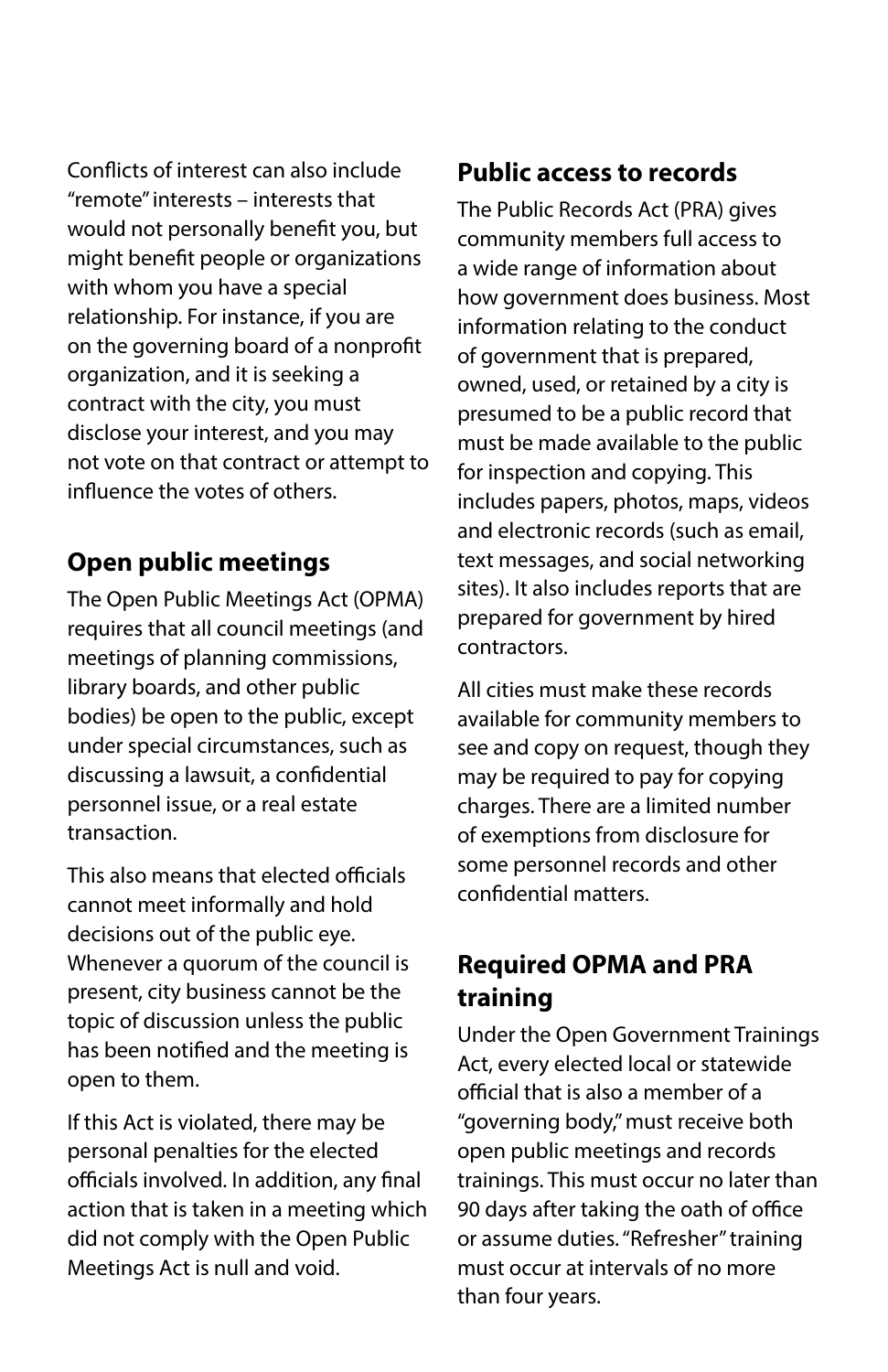# **Adopting a city budget**

One of the most challenging tasks for local elected officials is developing and adopting annual city budgets. They can be complex and technical documents, but budgets are important expressions of a city's vision, values, priorities, and strategic goals. Budgets are also a tool for evaluating past performance, as elected leaders and staff make note of what was accomplished in the past year and how actual costs compared to estimated projections.

Mastering the budget process can be a steep learning curve for newly-elected leaders. There are guiding state laws about the timing and content of city budgets. Once in office, elected officials soon find that the budget is such an important policy document that they can't be effective unless they fully understand it, and can explain it to their constituents.

Budgets are important expressions of a city's vision, values, priorities, and strategic goals.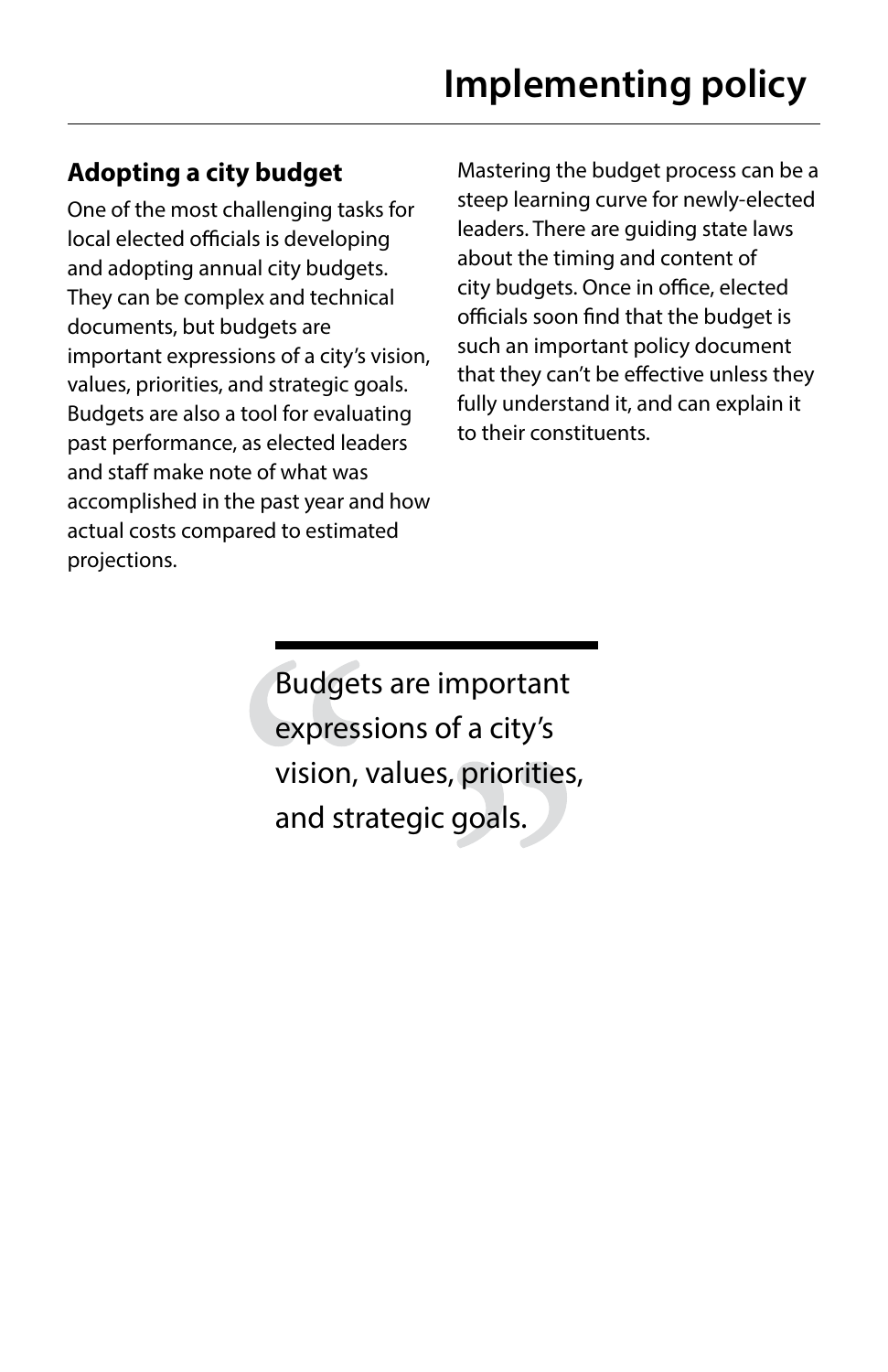#### **Comprehensive planning, growth management, and environmental protection**

Every city needs to plan for growth in order to provide a healthy future for its residents. Cities adopt comprehensive plans that spell out a specific vision for how the city will develop, while protecting critical natural resources and open space. Engaging the community in the process of developing a comprehensive plan ensures that everyone works together to create a shared vision for the future, and that everyone takes part in the work of achieving it.

Twenty-eight counties and the cities within them are required to or have chosen to create plans that conform to the state Growth Management Act (GMA). Once adopted, a city's comprehensive plan is used to guide decisions about zoning, subdivisions, and other regulatory matters. Local codes can create incentives for the kind of growth a city wants by providing such things as density bonuses for projects that provide affordable housing or preserve natural areas.

State and federal environmental laws and regulations also affect local comprehensive planning, because they require protection of certain natural resources such as clean drinking water and critical wildlife habitat. Learning about these laws and how they affect your city is an important part of an elected leader's job.

Keeping the comprehensive plan in mind – and keeping it in the public eye – ensures that the city stays focused on creating the future residents want for the next generation and beyond.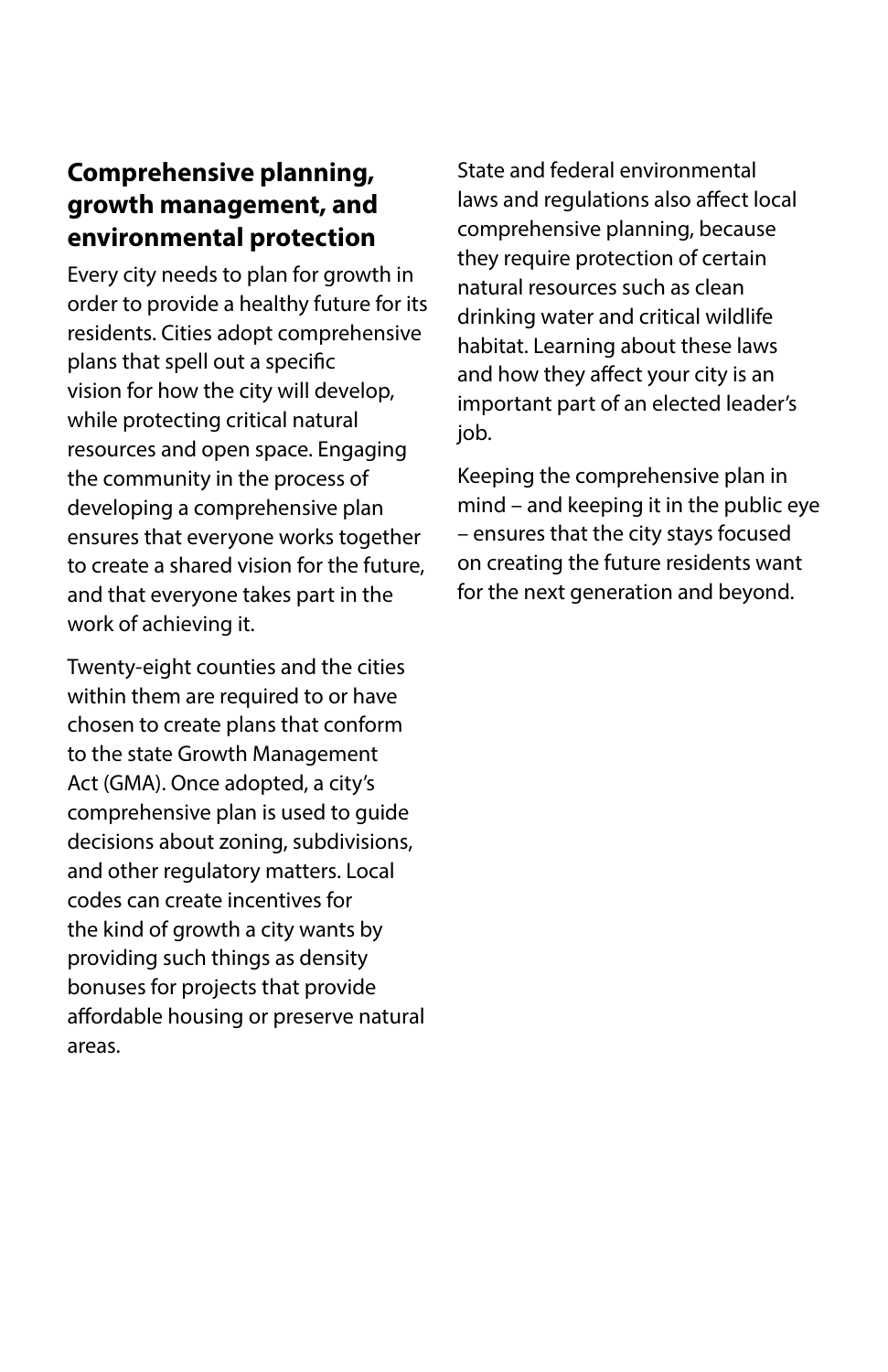# **Publications**

You can find many materials, publications, and other resources online. Below are a few highlighted publications that may be of value to you even before becoming an elected leader.

#### **Association of Washington Cities, www.awcnet.org**

- *• Mayor & Councilmember Handbook*
- *• Small City Resource Manual: A Guide for Washington's Small Cities and Towns*

#### **Municipal Research and Services Center, www.mrsc.org**

- *• Getting Into Office: Being Elected or Appointed into Office in Washington Counties, Cities and Towns, and Special Districts*
- *• Knowing the Territory: Basic Legal Guidelines for Washington City, County, and Special Purpose District Officials*

# **Training opportunities**

After getting elected, there are regional workshops, statewide conferences, and eLearning opportunities to help you learn important laws and hone skills to become a more effective leader. Visit awcnet.org for more information. Two highlighted trainings include:

- Elected Officials Essentials December 2, 2017 12 locations throughout the state
- Open Public Meetings Act and Public Records Act eLearning (created by AWC and MRSC)

AWC's Certificate of Municipal Leadership (CML) program recognizes mayors and councilmembers for accomplishing training in four core areas:

- Roles, responsibilities and legal requirements
- Public sector resource management
- Community planning and development
- Effective local leadership